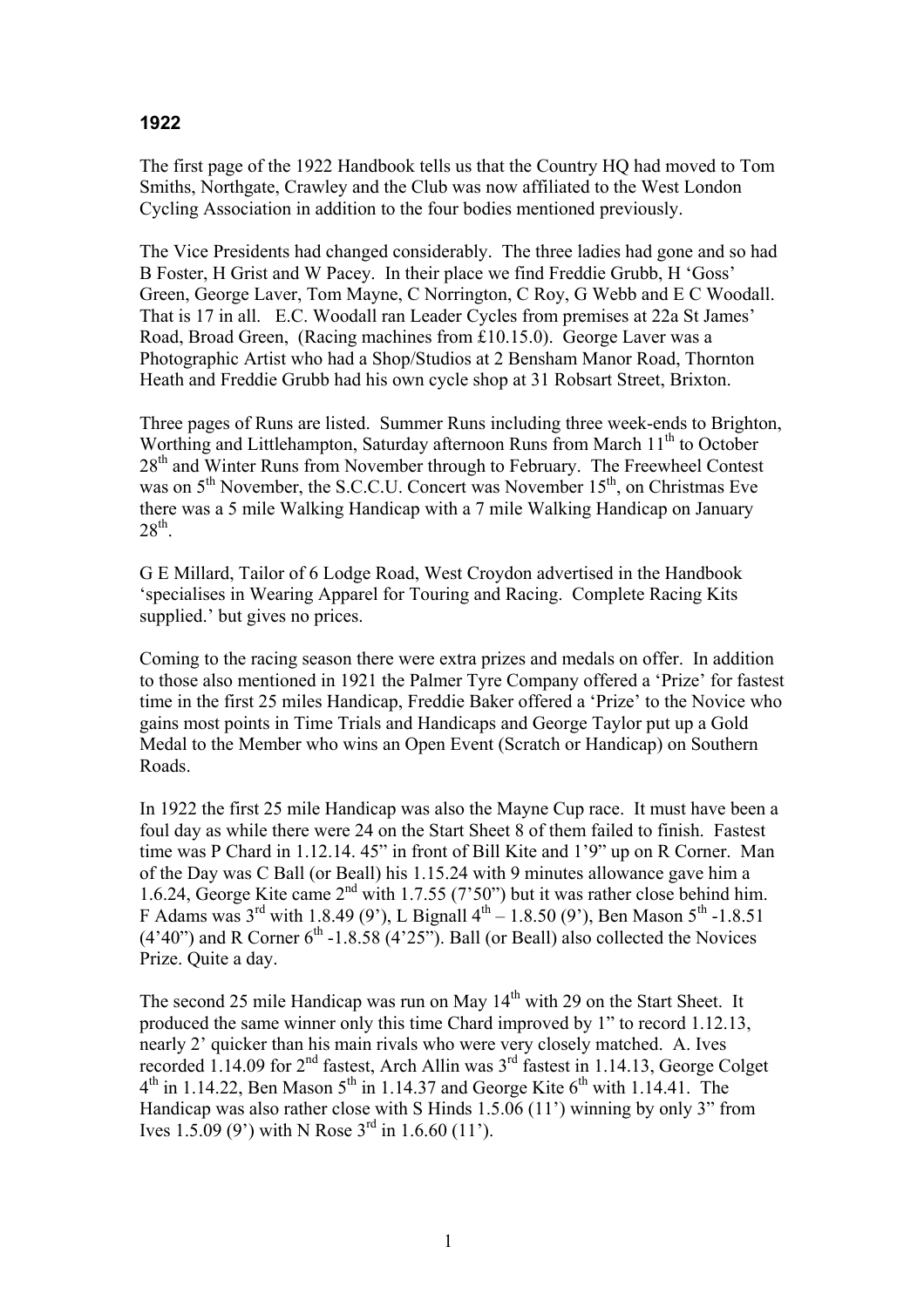On June  $11<sup>th</sup>$  the 50mile Handicap was run in probably bad conditions judging by the fact that of the 21 names on the Start List only 10 managed to reach the finish timekeeper. P Chard got his hat-trick of fastest times when he came back in 2.34.16 beating Bill Kite by nearly 2' (2.36.09) and J Francis by 3' (2.37.06). The handicap was collected by Arch Allin who had a generous 23 minutes allowance. His time of 2.14.45 was just a bit too fast for N Rose 2.15.12 (also 23') but they were well clear of Ben Mason who had 2.19.37 (17.45).

The second 50mile Handicap was on July  $16<sup>th</sup>$  and in complete contrast to the June event had only 2 non-finishers from 16 riders. John Carter stopped P. Chard from getting four wins in a row. Whilst Chard improved 4'37" on his June event time Carter came in with a 2.29.09 ride beating Chard by  $34$ ". Ben Mason was  $3<sup>rd</sup>$  in 2.31.04 but that was good enough, with 10' allowance, to win the Handicap Award. John Carter was in  $2^{\overline{nd}}$  handicap place with 2.21.35 (7'30") and R Corner  $3^{\overline{rd}}$  with 2.25.31 (17'). Messrs Allin and Rose suffered for their rides in the first 50 miles Handicap having their allowance cut from 23' each to 10'45 and 11' respectively!

Thirteen riders entered the Handicap 100 on July  $30<sup>th</sup>$  and eight of them managed to complete the course. John Carter had a Good Day. He came in with 5.25.25 for 1<sup>st</sup> place to collect the Dunlop Cup and collected the Handicap for good measure with 11' allowance giving him a nett time of 5.14.25.  $2<sup>nd</sup>$  in the race and in the Handicap was Bill Kite. His 5.31.04 reduced to 5.18.04 (13'). This was too good for George Colget 5.35.19. who did  $3<sup>rd</sup>$  fastest time and  $3<sup>rd</sup>$  on Handicap went to R Corner with 5.21.49 (19').

The last 25 mile Handicap of the year was held on 8<sup>th</sup> October. Ben Mason produced the fastest time of the 26 listed entries with a 1.14.09 ride.  $2<sup>nd</sup>$  with 1.15.05 was Bill Kite and  $3<sup>rd</sup>$  R Corner 1.15.51. However the Handicap went to F Nightingale whose 1.20.44 with 10' allowance got him in front of Ben Mason 1.11.09 (3') and F Corner 1.11.25 (7) with Bob Bevan  $4^{th}$  1.11.33 (9) and R Corner  $5^{th}$  1.11.51 (4). There was some pretty close Handicapping during this season a sure sign of a Handicapping Committee really watching their riders! (Damn their eyes!)

The Club Championship was won by John Carter with 339 points with Bill Kite second, some way back, with 221 points. They were the only two riders to complete all four qualifying distances.

The Time Trials that occurred between the 'official' Handicaps produced some points of interest. On September  $17<sup>th</sup>$  9 riders are down for a 12 hour time trial. No one finished! What happened? Who can tell us 82 years on?

But one of the most significant events in the Club's History occurred on August  $27<sup>th</sup>$ 1922. Six riders were down for a 50 mile and five for a 25 mile time trial. Bill Kite was fastest of those doing the '25' but just behind him, recording a time of 1.13.26, that won him a Gold Centre Time Trial Standard Medal, was a young lad named Frank Southall. Who would have thought that it was this youngster who would still be talked about with reverence and awe in National cycling circles 80 years on? It was this man who was the catalyst responsible for turning the Paragon from a good local club to a nationally known and respected Club where it has remained to this day. In our archives there is a picture of him, with the club, taken at 'Ivydene', Epsom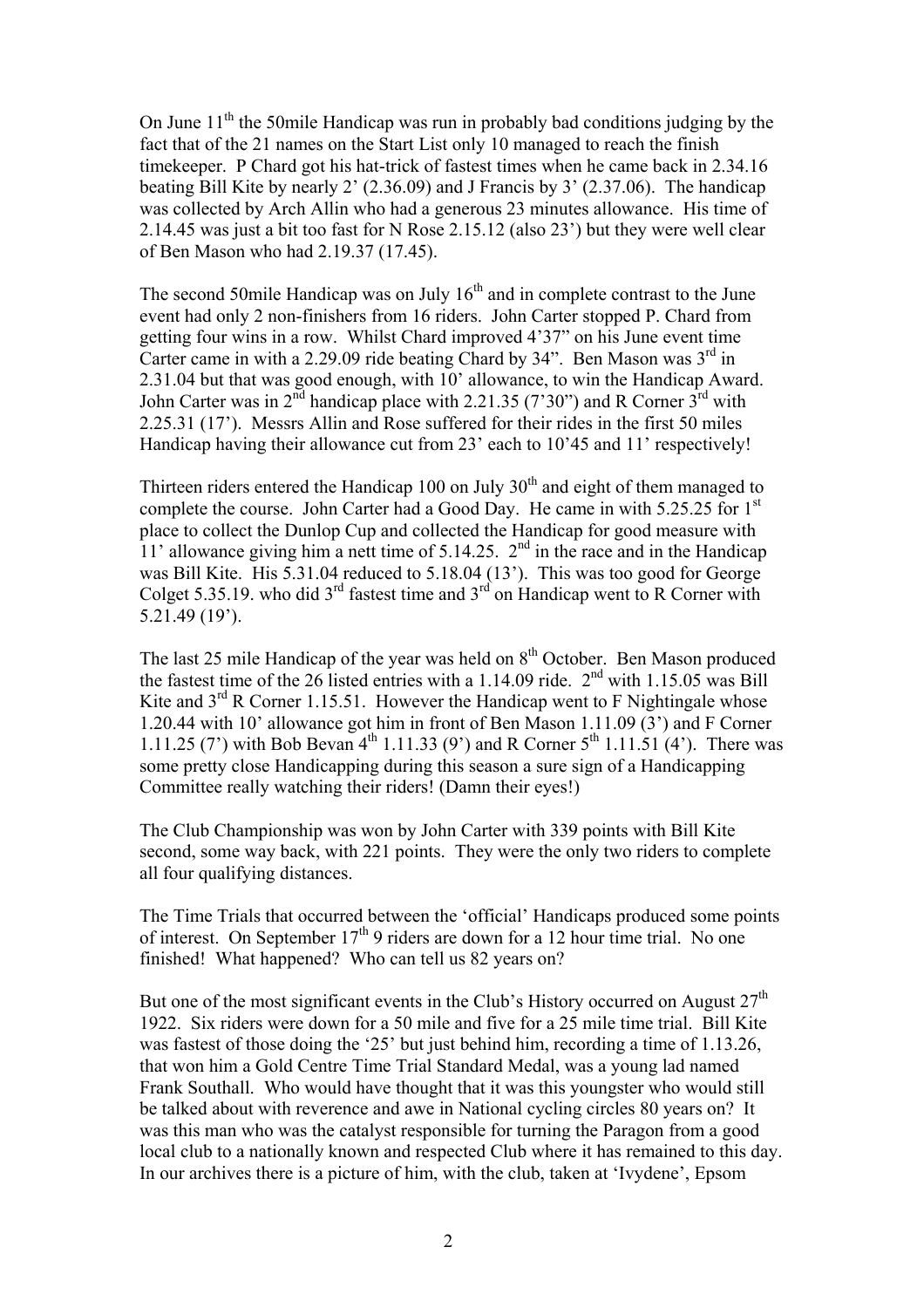(now The Magpie) and dated 1922. It could have been taken on that day as the Club Runs list shows an afternoon run to that venue and Frank was ever the Club Man.

Thirty four Standard Medals were awarded during 1922 but only four of those were Gold. Three of them went to John Carter for his 2.29.40 ride at 50 miles, his 5.31.27 ride at 100 miles and his Club Record for 12 hours with 205 ¼ miles. P Chard got the other one for his 2.30.10 '50'

Membership of the Club in December was 119.

## **Club Time Trial Results**

|                         | 25.6.22             | $50$ tt |
|-------------------------|---------------------|---------|
| $\mathbf{1}$            | Ewart A             | 2.39.50 |
| $\overline{2}$          | Francis J           | 2.40.56 |
|                         |                     | $25$ tt |
| $\mathbf{1}$            | Mason E             | 1.12.34 |
| $\overline{2}$          | Ives A              | 1.13.07 |
| $\overline{3}$          | Corner <sub>R</sub> | 1.15.01 |
| $\overline{4}$          | Gillard J           | 1.17.02 |
|                         |                     |         |
|                         | 23.7.22             | $50$ tt |
| $\mathbf{1}$            | Kite W              | 2.33.22 |
|                         |                     | $25$ tt |
| $\mathbf{1}$            | Ewart A             | 1.13.11 |
| $\overline{c}$          | Allin AE            | 1.13.24 |
| $\frac{3}{4}$           | Davis A             | 1.17.05 |
|                         | Corner J            | 1.17.09 |
| $\overline{5}$          | Maggs A             | 1.18.04 |
| 6                       | Lansbury G          | 1.20.18 |
|                         |                     |         |
|                         | 20.8.22             | $50$ tt |
|                         | Potter/Hinds (Tand) | 2.19.20 |
| $\mathbf{1}$            | Ewart A             | 2.40.26 |
| $\overline{2}$          | White               | 2.56.00 |
|                         |                     |         |
|                         | 27.8.22             | $50$ tt |
| $\mathbf{1}$            | Carter J            | 2.29.40 |
| $\overline{c}$          | Colget G            | 2.33.34 |
| $\overline{3}$          | Mason E             | 2.33.42 |
|                         |                     | $25$ tt |
| $\mathbf{1}$            | Kite W              | 1.12.04 |
| $\overline{c}$          | Southall F          | 1.13.26 |
| $\overline{\mathbf{3}}$ | Potter A            | 1.16.27 |
| $\overline{4}$          | Goring J            | 1.26.29 |